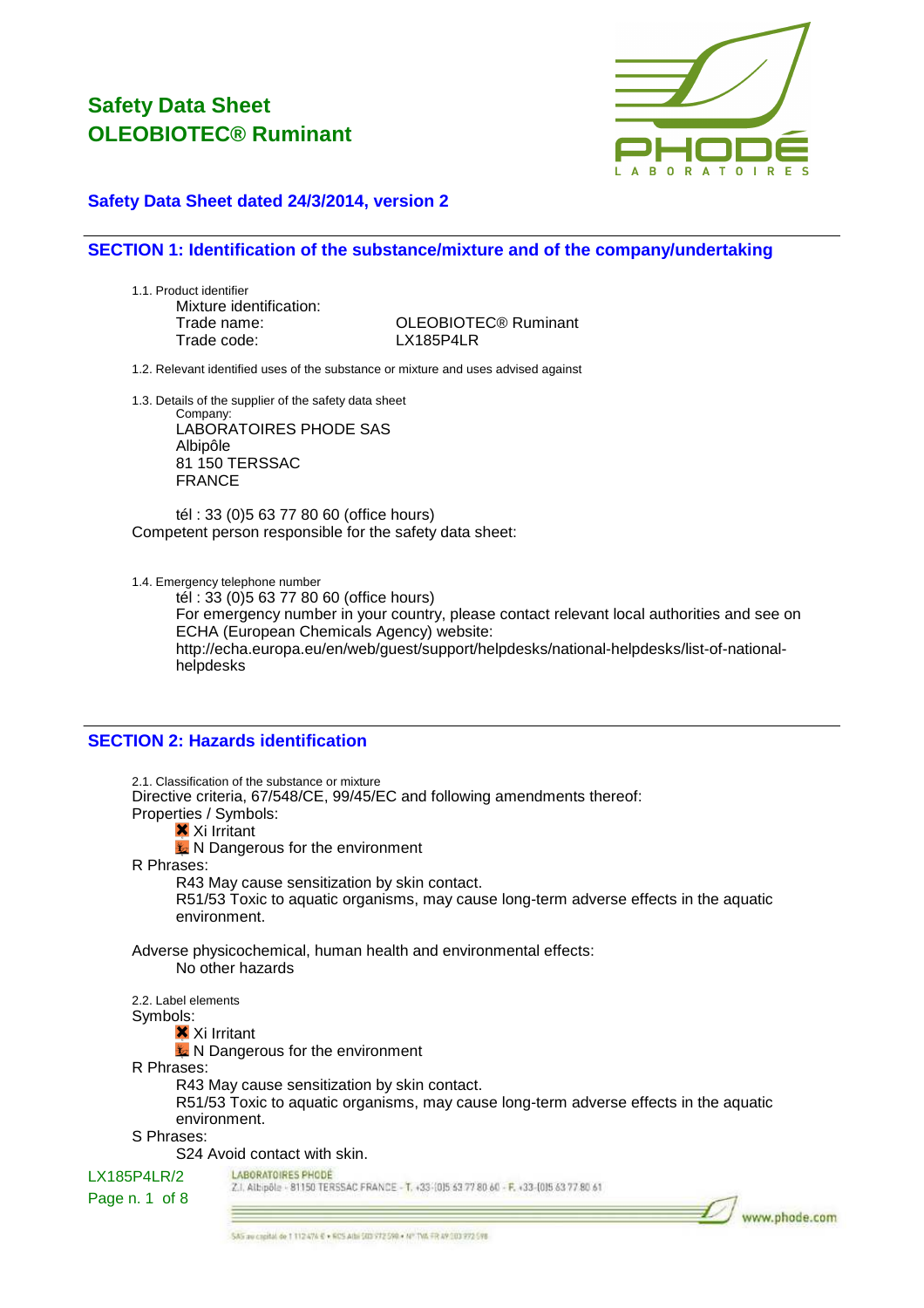

S37 Wear suitable gloves.

- S56 Dispose of this material and its container to hazardous or special waste collection point. S57 Use appropriate container to avoid environmental contamination.
- S60 This material and its container must be disposed of as hazardous waste.

**Contents** 

Carvacrol

Special provisions according to Annex XVII of REACH and subsequent amendments: None 2.3. Other hazards vPvB Substances: None - PBT Substances: None Other Hazards: No other hazards

### **SECTION 3: Composition/information on ingredients**

3.1. Substances

- N.A.
- 3.2. Mixtures Hazardous components within the meaning of EEC directive 67/548 and CLP regulation and related classification:
- >= 5% < 15% Carvacrol CAS: 499-75-2, EC: 207-889-6 Xn,Xi; R22-38-43  $\Diamond$  3.1/4/Oral Acute Tox. 4 H302 **♦ 3.2/2 Skin Irrit. 2 H315 ♦ 3.3/2 Eye Irrit. 2 H319** 3.4.2/1 Skin Sens. 1 H317
- >= 0.5% < 5% orange oil CAS: 8028-48-6, EC: 232-433-8 Xn,Xi,N; R10-38-43-65-50/53 2.6/3 Flam. Liq. 3 H226 **13.2/2 Skin Irrit. 2 H315**  $\circ$  3.4.2/1-1A-1B Skin Sens. 1, 1A, 1B H317 **♦ 3.10/1 Asp. Tox. 1 H304** ♦ 4.1/C1 Aquatic Chronic 1 H410

### **SECTION 4: First aid measures**

4.1. Description of first aid measures In case of skin contact: Immediately take off all contaminated clothing. Areas of the body that have - or are only even suspected of having - come into contact with the product must be rinsed immediately with plenty of running water and possibly with soap. Wash thoroughly the body (shower or bath). Remove contaminated clothing immediately and dispose off safely. In case of eyes contact: In case of contact with eyes, rinse immediately with plenty of water and seek medical advice.

In case of Ingestion:

Do not under any circumstances induce vomiting. OBTAIN A MEDICAL EXAMINATION IMMEDIATELY.

In case of Inhalation:

Remove casualty to fresh air and keep warm and at rest.

4.2. Most important symptoms and effects, both acute and delayed

LABORATOIRES PHODE

LX185P4LR/2

Z.I. Albipôle - 81150 TERSSAC FRANCE - T. +33-(0)5 63 77 80 60 - F. +33-(0)5 63 77 80 61

Page n. 2 of 8

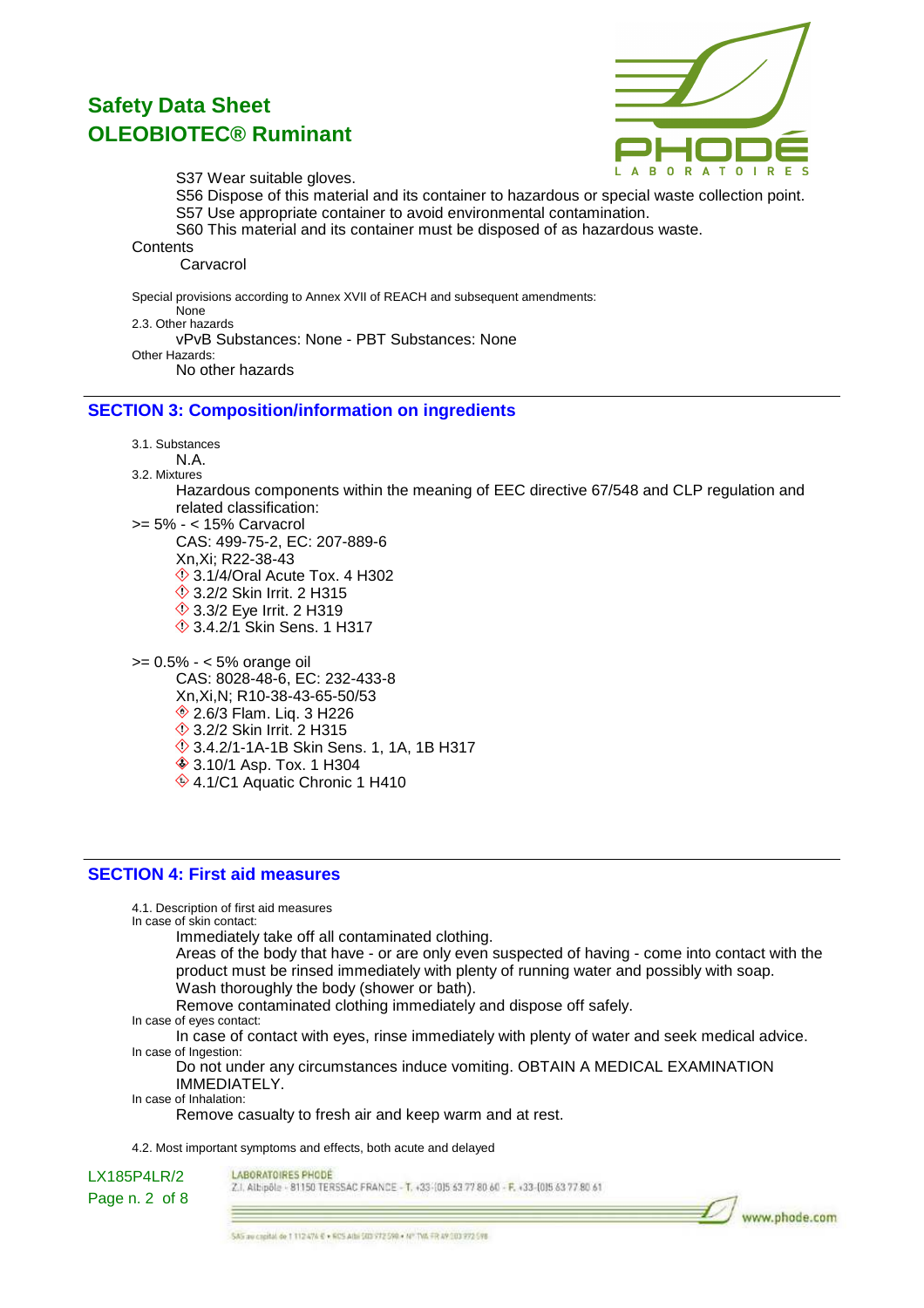#### None



4.3. Indication of any immediate medical attention and special treatment needed In case of accident or unwellness, seek medical advice immediately (show directions for use or safety data sheet if possible). Treatment: None

### **SECTION 5: Firefighting measures**

- 5.1. Extinguishing media Suitable extinguishing media: Water. Carbon dioxide (CO2). Extinguishing media which must not be used for safety reasons: None in particular.
- 5.2. Special hazards arising from the substance or mixture Do not inhale explosion and combustion gases. Burning produces heavy smoke.
- 5.3. Advice for firefighters

Use suitable breathing apparatus . Collect contaminated fire extinguishing water separately. This must not be discharged into drains. Move undamaged containers from immediate hazard area if it can be done safely.

### **SECTION 6: Accidental release measures**

- 6.1. Personal precautions, protective equipment and emergency procedures Wear personal protection equipment. Remove persons to safety. See protective measures under point 7 and 8.
- 6.2. Environmental precautions

Do not allow to enter into soil/subsoil. Do not allow to enter into surface water or drains. Retain contaminated washing water and dispose it. In case of gas escape or of entry into waterways, soil or drains, inform the responsible authorities. Suitable material for taking up: absorbing material, organic, sand

- 6.3. Methods and material for containment and cleaning up Wash with plenty of water.
- 6.4. Reference to other sections See also section 8 and 13

### **SECTION 7: Handling and storage**

7.1. Precautions for safe handling

Avoid contact with skin and eyes, inhalation of vapours and mists. Don't use empty container before they have been cleaned. Before making transfer operations, assure that there aren't any incompatible material residuals in the containers. Contamined clothing should be changed before entering eating areas. Do not eat or drink while working. See also section 8 for recommended protective equipment.

7.2. Conditions for safe storage, including any incompatibilities

LX185P4LR/2 Page n. 3 of 8 LABORATOIRES PHODE

Z.I. Albipôle - 81150 TERSSAC FRANCE - T. +33-1015 63 77 80 60 - F. +33-1015 63 77 80 61

www.phode.com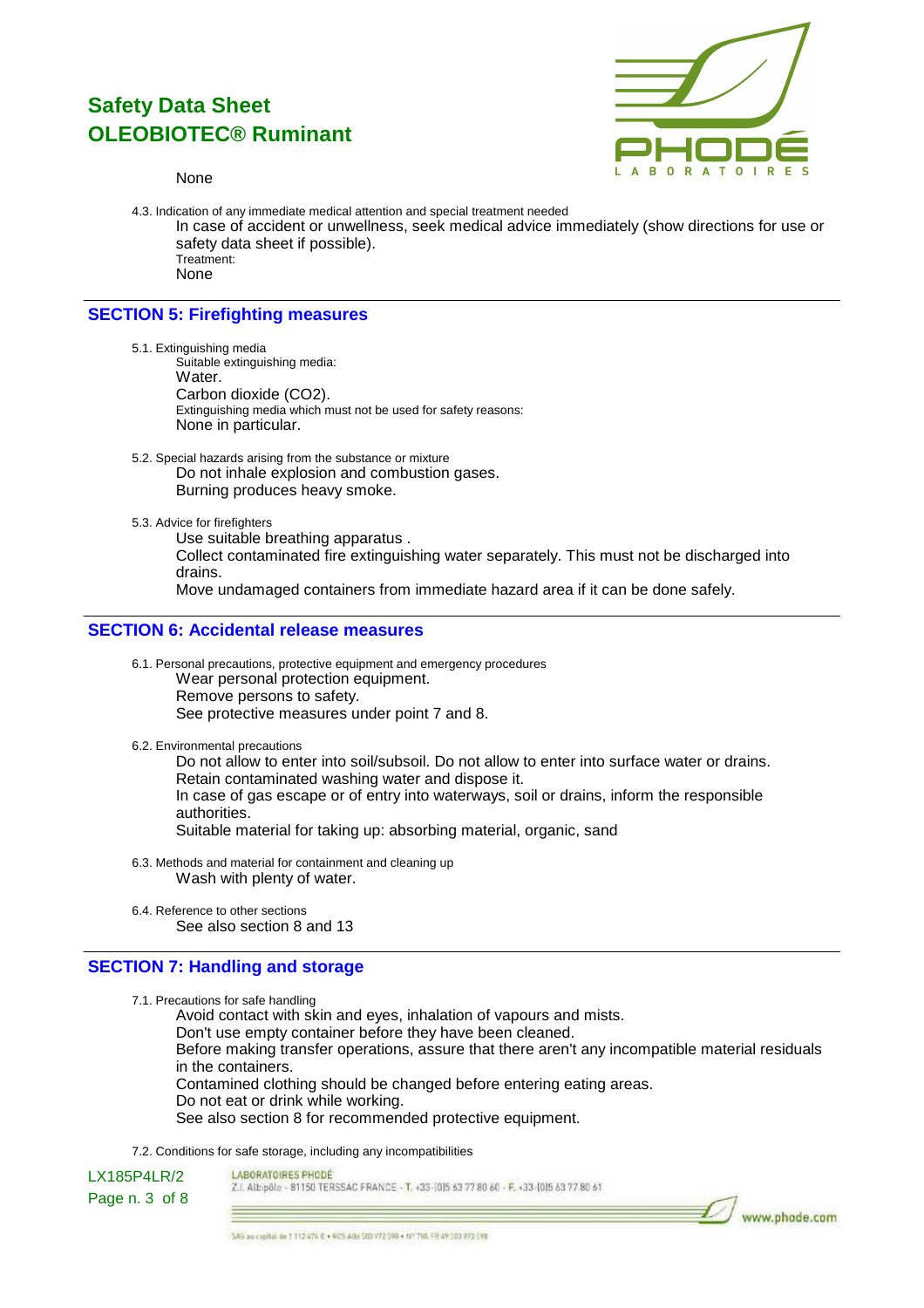

Keep away from food, drink and feed. Incompatible materials: None in particular. Instructions as regards storage premises: Adequately ventilated premises.

7.3. Specific end use(s) None in particular

### **SECTION 8: Exposure controls/personal protection**

8.1. Control parameters No occupational exposure limit available DNEL Exposure Limit Values N.A. PNEC Exposure Limit Values N.A. 8.2. Exposure controls Eye protection: Not needed for normal use. Anyway, operate according good working practices. Protection for skin: Use clothing that provides comprehensive protection to the skin, e.g. cotton, rubber, PVC or viton. Protection for hands: Use protective gloves that provides comprehensive protection, e.g. P.V.C., neoprene or rubber. Respiratory protection: Not needed for normal use. Thermal Hazards: None Environmental exposure controls: None

### **SECTION 9: Physical and chemical properties**

|                                                                                                            | 9.1. Information on basic physical and chemical properties<br>Appearance and colour: |               |                | Fine, orange to yellow Powder |
|------------------------------------------------------------------------------------------------------------|--------------------------------------------------------------------------------------|---------------|----------------|-------------------------------|
| Odour:                                                                                                     |                                                                                      |               | orange, spices |                               |
| Odour threshold:                                                                                           |                                                                                      | N.A.          |                |                               |
| pH:                                                                                                        |                                                                                      | N.A.          |                |                               |
| Melting point / freezing point:                                                                            |                                                                                      | N.A.          |                |                               |
| Initial boiling point and boiling range:                                                                   |                                                                                      |               | N.A.           |                               |
|                                                                                                            | Solid/gas flammability:                                                              | N.A.          |                |                               |
|                                                                                                            | Upper/lower flammability or explosive limits:                                        |               |                | N.A.                          |
|                                                                                                            | Vapour density:                                                                      | N.A.          |                |                               |
| Flash point:                                                                                               |                                                                                      | N.A.          |                |                               |
|                                                                                                            | Evaporation rate:                                                                    | N.A.          |                |                               |
|                                                                                                            | Vapour pressure:                                                                     | N.A.          |                |                               |
| Relative density:                                                                                          |                                                                                      | $0.50 - 0.60$ |                |                               |
|                                                                                                            | Solubility in water:                                                                 | N.A.          |                |                               |
|                                                                                                            | Solubility in oil:                                                                   | N.A.          |                |                               |
|                                                                                                            | Partition coefficient (n-octanol/water):                                             |               | N.A.           |                               |
|                                                                                                            | Auto-ignition temperature:                                                           | N.A.          |                |                               |
| Decomposition temperature:                                                                                 |                                                                                      | N.A.          |                |                               |
| Viscosity:                                                                                                 |                                                                                      | N.A.          |                |                               |
| Explosive properties:                                                                                      |                                                                                      | N.A.          |                |                               |
| Oxidizing properties:                                                                                      |                                                                                      | N.A.          |                |                               |
| 9.2. Other information                                                                                     |                                                                                      |               |                |                               |
| Miscibility:                                                                                               |                                                                                      | N.A.          |                |                               |
| LX185P4LR/2                                                                                                | <b>LABORATOIRES PHODE</b>                                                            |               |                |                               |
| Z.I. Albipõle - 81150 TERSSAC FRANCE - T. +33-(0)5 63 77 80 60 - F. +33-(0)5 63 77 80 61<br>Page n. 4 of 8 |                                                                                      |               |                |                               |
|                                                                                                            |                                                                                      |               |                |                               |

www.phode.com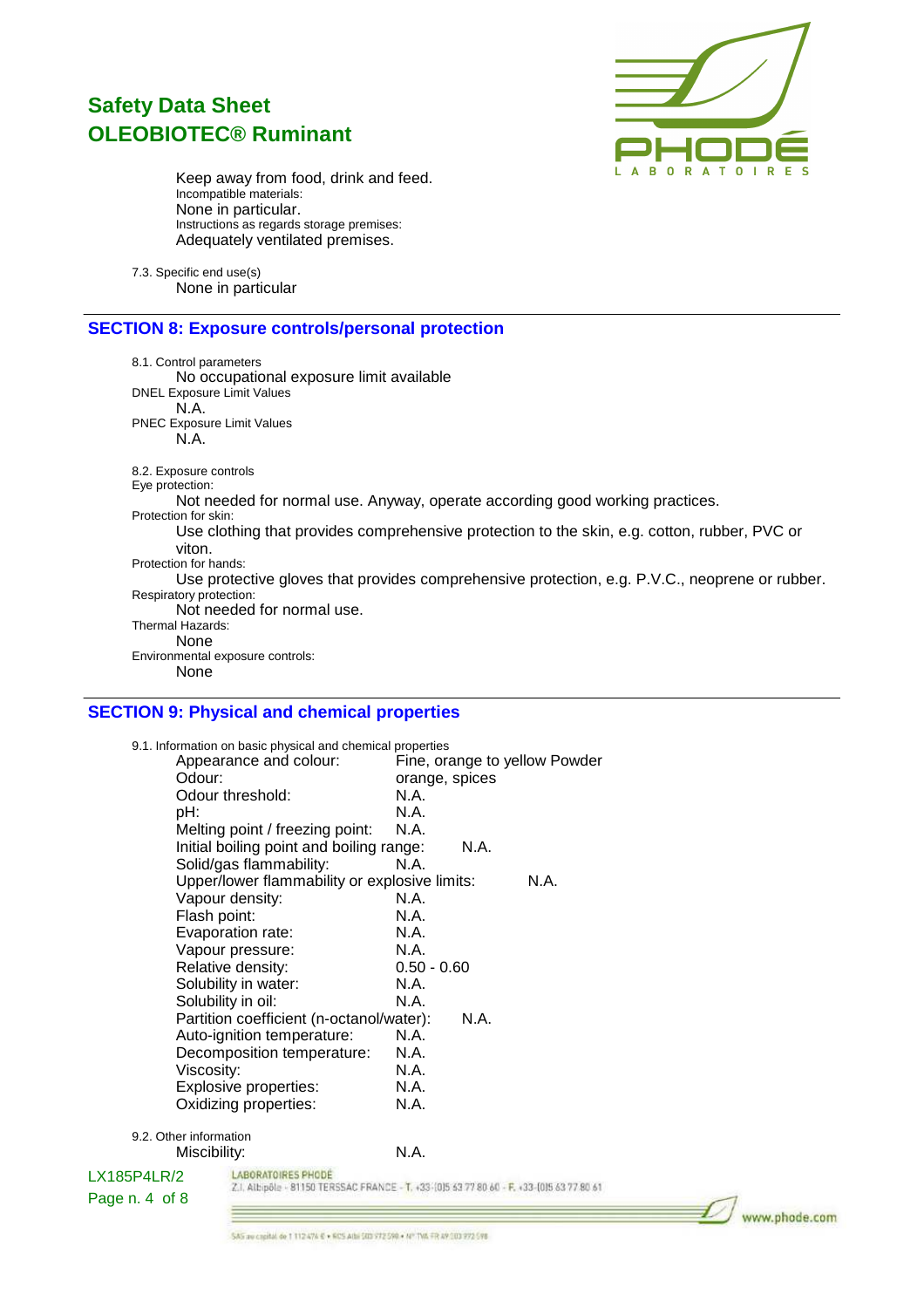

Fat Solubility: N.A. Conductivity: N.A. Substance Groups relevant properties N.A.

### **SECTION 10: Stability and reactivity**

10.1. Reactivity Stable under normal conditions

- 10.2. Chemical stability Stable under normal conditions
- 10.3. Possibility of hazardous reactions None
- 10.4. Conditions to avoid Stable under normal conditions.

10.5. Incompatible materials None in particular.

10.6. Hazardous decomposition products None.

### **SECTION 11: Toxicological information**

11.1. Information on toxicological effects Toxicological information of the mixture: N.A. Toxicological information of the main substances found in the mixture: Carvacrol - CAS: 499-75-2 a) acute toxicity: Test: LD50 - Route: Oral - Species: Rat 810 mg/kg orange oil - CAS: 8028-48-6 a) acute toxicity: Test: LD50 - Route: Oral - Species: Rat = 4400 mg/kg - Notes: Limonene Test: LD50 - Route: Skin - Species: Rabbit = 5005 mg/kg - Notes: Limonene Test: LD50 - Route: Oral - Species: Rat = 4950 mg/kg - Notes: Citral Test: LD50 - Route: Skin - Species: Rabbit = 2250 mg/kg - Notes: Citral Test: LD50 - Route: Oral - Species: Rat = 2420 mg/kg - Notes: Citronelhal Test: LD50 - Route: Skin - Species: Rabbit = 2500 mg/kg - Notes: Citronelhal

If not differently specified, the information required in Regulation 453/2010/EC listed below must be considered as N.A.:

- a) acute toxicity;
- b) skin corrosion/irritation;
- c) serious eye damage/irritation;
- d) respiratory or skin sensitisation;
- e) germ cell mutagenicity;
- f) carcinogenicity;
- g) reproductive toxicity;
- h) STOT-single exposure;
- i) STOT-repeated exposure;
- j) aspiration hazard.

### **SECTION 12: Ecological information**

#### 12.1. Toxicity

LX185P4LR/2 Page n. 5 of 8 LABORATOIRES PHODE Z.I. Albipôle - 81150 TERSSAC FRANCE - T. +33-(0)5 63 77 80 60 - F. +33-(0)5 63 77 80 61

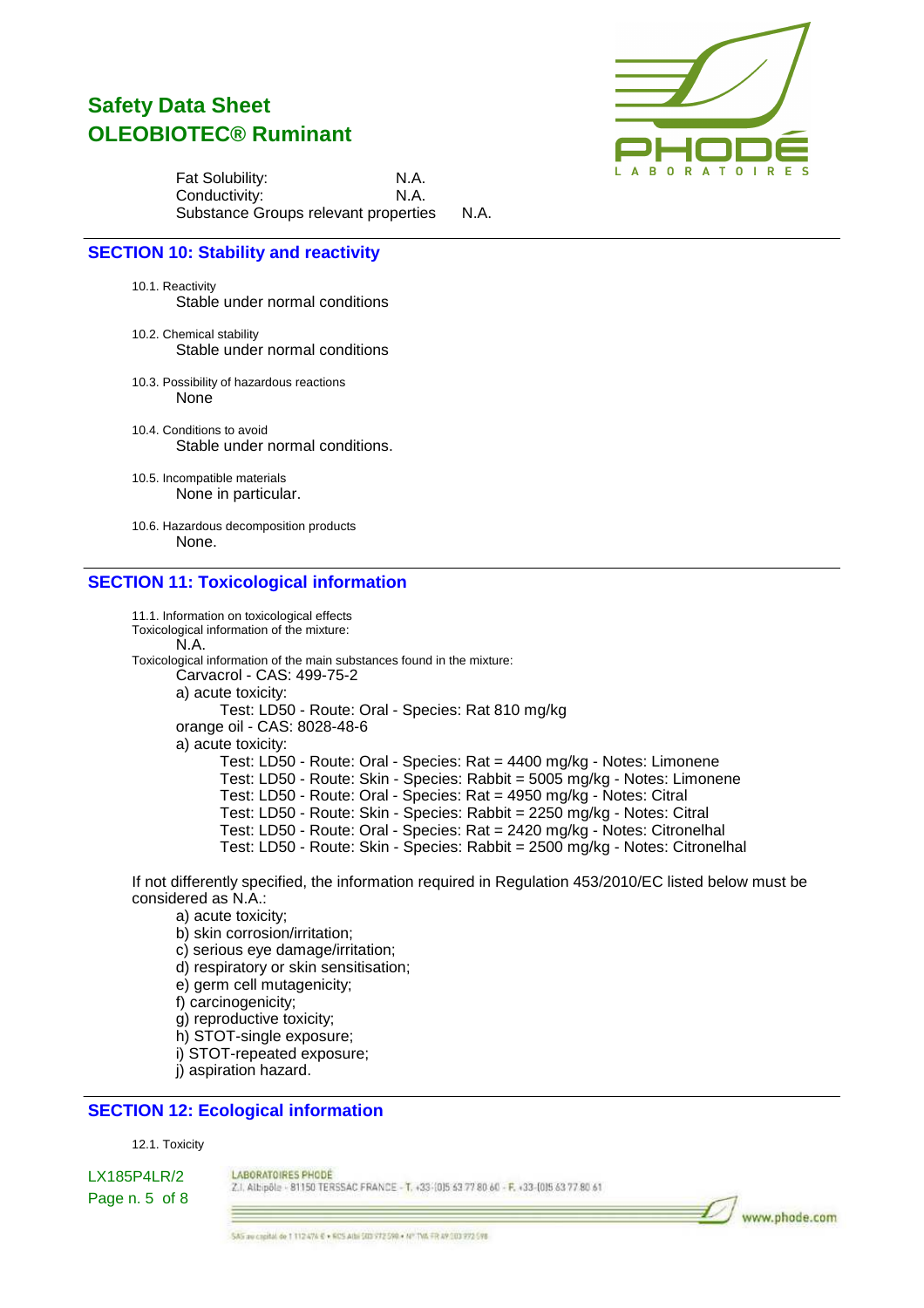

www.phode.com

Adopt good working practices, so that the product is not released into the environment.<sup>R</sup> Toxic to aquatic organisms, may cause long-term adverse effects in the aquatic environment. orange oil - CAS: 8028-48-6 a) Aquatic acute toxicity: Endpoint: LC50 Fish = 0.619-0.796 mg/l - Duration h: 96 - Notes: Pimephales promelas (espèce) Limonene (substance)

Endpoint: LC50 Fish > 35 mg/l - Duration h: 96 - Notes: Oncorhynchus mykiss (espèce) limonene (substance) Endpoint: LC50 Fish > 4.6-10 mg/l - Duration h: 96 - Notes: Citral

Endpoint: EC50 Daphnia = 7 mg/l - Duration h: 48 - Notes: Citral

e) Plant toxicity:

Endpoint: EC50 Algae = 16 mg/l - Duration h: 72 - Notes: Citral Endpoint: EC50 Algae = 19 mg/l - Duration h: 96 - Notes: Citral

- 12.2. Persistence and degradability N.A.
- 12.3. Bioaccumulative potential N.A.
- 12.4. Mobility in soil N.A.
- 12.5. Results of PBT and vPvB assessment vPvB Substances: None - PBT Substances: None
- 12.6. Other adverse effects None

#### **SECTION 13: Disposal considerations**

13.1. Waste treatment methods Recover if possible. In so doing, comply with the local and national regulations currently in force.

### **SECTION 14: Transport information**

| 14.1. UN number<br>ADR-UN number:<br>IMDG-Un number:                                              | 3077<br>3077                                                                                                                 |
|---------------------------------------------------------------------------------------------------|------------------------------------------------------------------------------------------------------------------------------|
| 14.2. UN proper shipping name<br>ADR-Shipping Name:<br>IMDG-Technical name:                       | environmentally hazardous substance, solid, n.o.s (Terpenes)<br>environmentally hazardous substance, solid, n.o.s (Terpenes) |
| 14.3. Transport hazard class(es)<br>ADR-Class:<br>IMDG-Class:                                     | 9<br>9                                                                                                                       |
| 14.4. Packing group<br><b>ADR-Packing Group:</b><br>IMDG-Packing group:                           | Ш<br>Ш                                                                                                                       |
| 14.5. Environmental hazards<br>Marine pollutant:                                                  | Marine pollutant                                                                                                             |
| 14.6. Special precautions for user<br><b>ADR-Tunnel Restriction Code:</b><br>IMDG-Technical name: | (E)<br>environmentally hazardous substance, solid, n.o.s (Terpenes)                                                          |

#### LABORATOIRES PHODE

Z.I. Albipóle - 81150 TERSSAC FRANCE - T. +33-{0}5 63 77 80 60 - F. +33-{0}5 63 77 80 61

LX185P4LR/2 Page n. 6 of 8

SAS av capital de 1 112 474 € + 605 Athi 503 772 598 + Nº TVA FR A9 303 972 598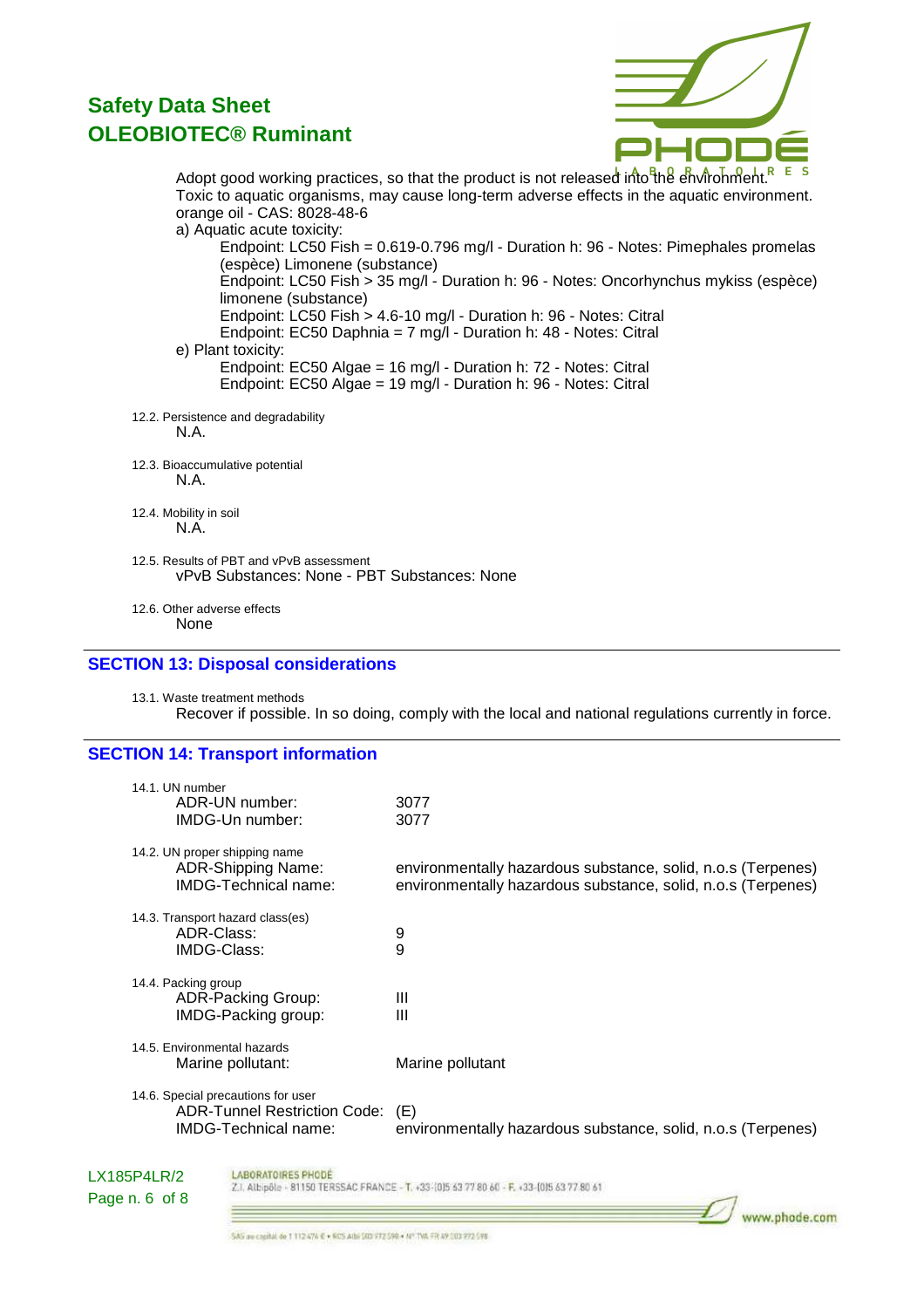

14.7. Transport in bulk according to Annex II of MARPOL73/78 and the IBC Code N.A.

### **SECTION 15: Regulatory information**

15.1. Safety, health and environmental regulations/legislation specific for the substance or mixture Dir. 67/548/EEC (Classification, packaging and labelling of dangerous substances) Dir. 99/45/EC (Classification, packaging and labelling of dangerous preparations) Dir. 98/24/EC (Risks related to chemical agents at work) Dir. 2000/39/EC (Occupational exposure limit values) Dir. 2006/8/EC Regulation (EC) n. 1907/2006 (REACH) Regulation (EC) n. 1272/2008 (CLP) Regulation (EC) n. 790/2009 (ATP 1 CLP) Regulation (EU) n. 453/2010 (Annex I) Regulation (EU) n. 286/2011 (ATP 2 CLP) Restrictions related to the product or the substances contained according to Annex XVII Regulation (EC) 1907/2006 (REACH) and subsequent modifications: None Where applicable, refer to the following regulatory provisions : Directive 2003/105/CE ('Activities linked to risks of serious accidents') and subsequent amendments. Regulation (EC) nr 648/2004 (detergents). 1999/13/EC (VOC directive)

15.2. Chemical safety assessment No

#### **SECTION 16: Other information**

Full text of phrases referred to in Section 3:

R10 Flammable. R22 Harmful if swallowed. R38 Irritating to skin. R43 May cause sensitization by skin contact. R50/53 Very toxic to aquatic organisms, may cause long-term adverse effects in the aquatic environment. R65 Harmful: may cause lung damage if swallowed.

H302 Harmful if swallowed. H315 Causes skin irritation. H319 Causes serious eye irritation. H317 May cause an allergic skin reaction. H226 Flammable liquid and vapour. H304 May be fatal if swallowed and enters airways. H410 Very toxic to aquatic life with long lasting effects. Paragraphs modified from the previous revision:

SECTION 1: Identification of the substance/mixture and of the company/undertaking SECTION 3: Composition/information on ingredients SECTION 9: Physical and chemical properties SECTION 11: Toxicological information SECTION 12: Ecological information

This document was prepared by a competent person who has received appropriate training. Main bibliographic sources:

ECDIN - Environmental Chemicals Data and Information Network - Joint Research Centre, Commission of the European Communities